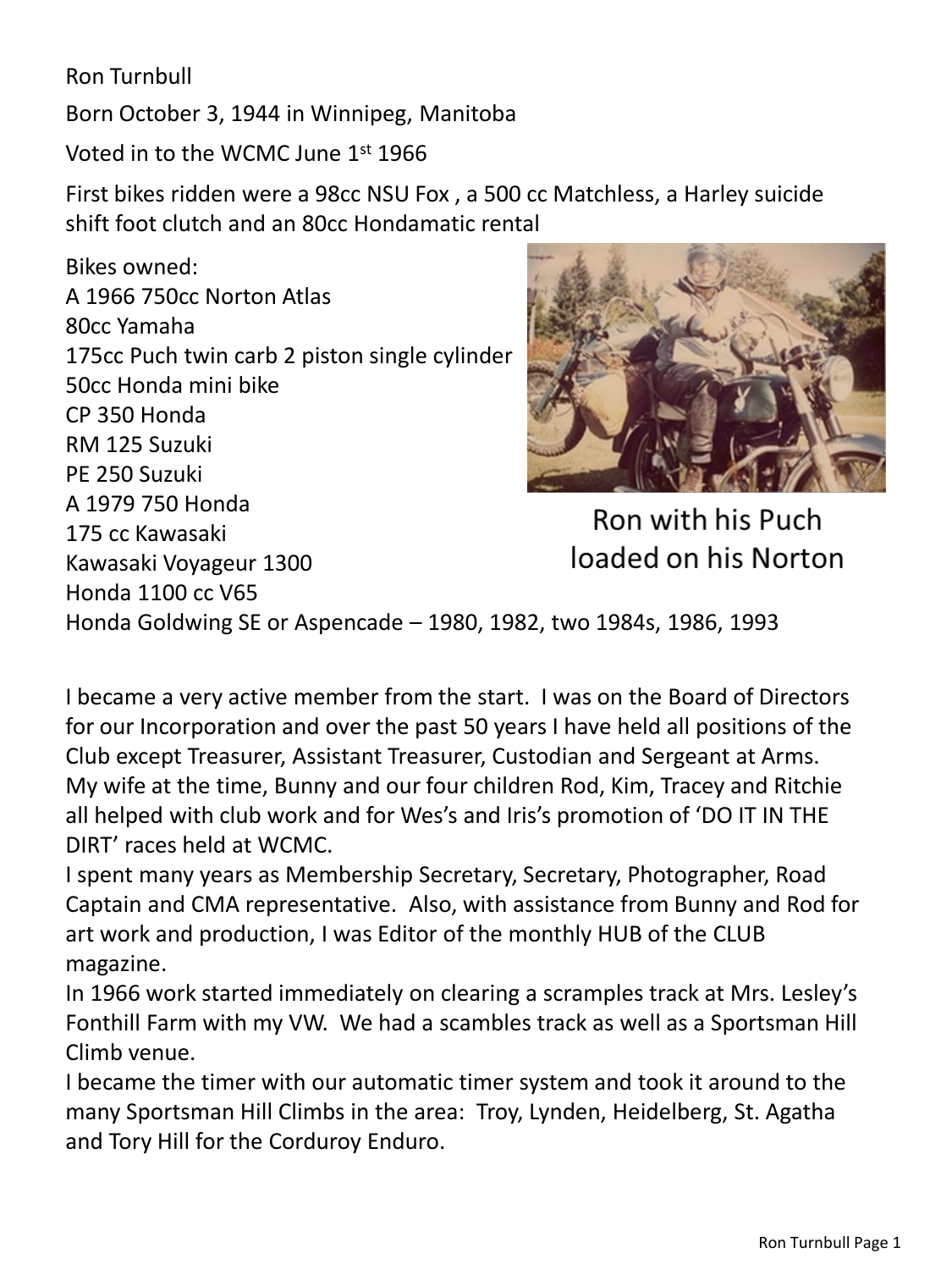I helped and participated in scrambles, hill climbs, road racing, trials, enduros (Massasauga, Corduroy) and ice racing (motorcycles & snowmobiles at our Club and on Lake Erie at Port Colbourne).

After Paul Travis passed away I took over the Paul Travis Mystery Tour for the following 10 years.

I also laid out many rides for Tionesta PA fishing trips, Help a Child Smile, Hare and Hounds, drag racing, hill climbs and various other events. Many trips were south of the border to Kinsua Bridge and Dam and OHIO covered bridges.

With Doug Browes and my family we started the annual Christmas Party – gifts, Santa Clause, movies, entertainment and great food (editor's note: according to Ron) – hot dogs, lasagna, KFC and COKE!

I enjoyed riding back roads. I have ridden in all Provinces and States except Yukon, NWT, Newfoundland and Labrador, South & North Dakotas, Alaska, and Hawaii. I have ridden many times to Daytona Bike Weeks and Sun-n-Fun air shows in Florida. I have seen over 200 covered bridges, light houses, ghost towns, waterfalls and 62 of 67 Indian sculptures by Peter Wolf Toth logging between 1 and 2 million miles.

I was fortunate enough to spend 2 weeks at Isle of Mann TT with Club Member Dave Thomas and one week in England & Wales.

I have ridden to many races including motorcycle, NASCAR, Bush, Sprint Car, Indy, World of Outlaws east and west races, at Richmond VA, Las Vegas, Harewood, Mosport, Delaware, Lima OH and others. PS – DO NOT PUT DIESEL FUEL IN YOUR KAWASAKI.

I have attended the Bluenose Rally in Nova Scotia, Americade, Honda Hoot, Valkeryie Riders Convention and numerous Friday the 13<sup>th</sup> (no matter the weatherall times of the year).

As of June 1<sup>st</sup> of this year I will have been a member for 50 years and this is WCMCs 70th anniversary.

I enjoy camping out and have a pop-up trailer with change area, bed, kitchen, accommodates a 16' canoe and has outdoor access for cooler, life jackets and swimwear – all trailed behind many of my motorcycles.

I have many wonderful memories and stories of the past 50 cycling years and am looking forward to many more years of fellowship and working for the Club.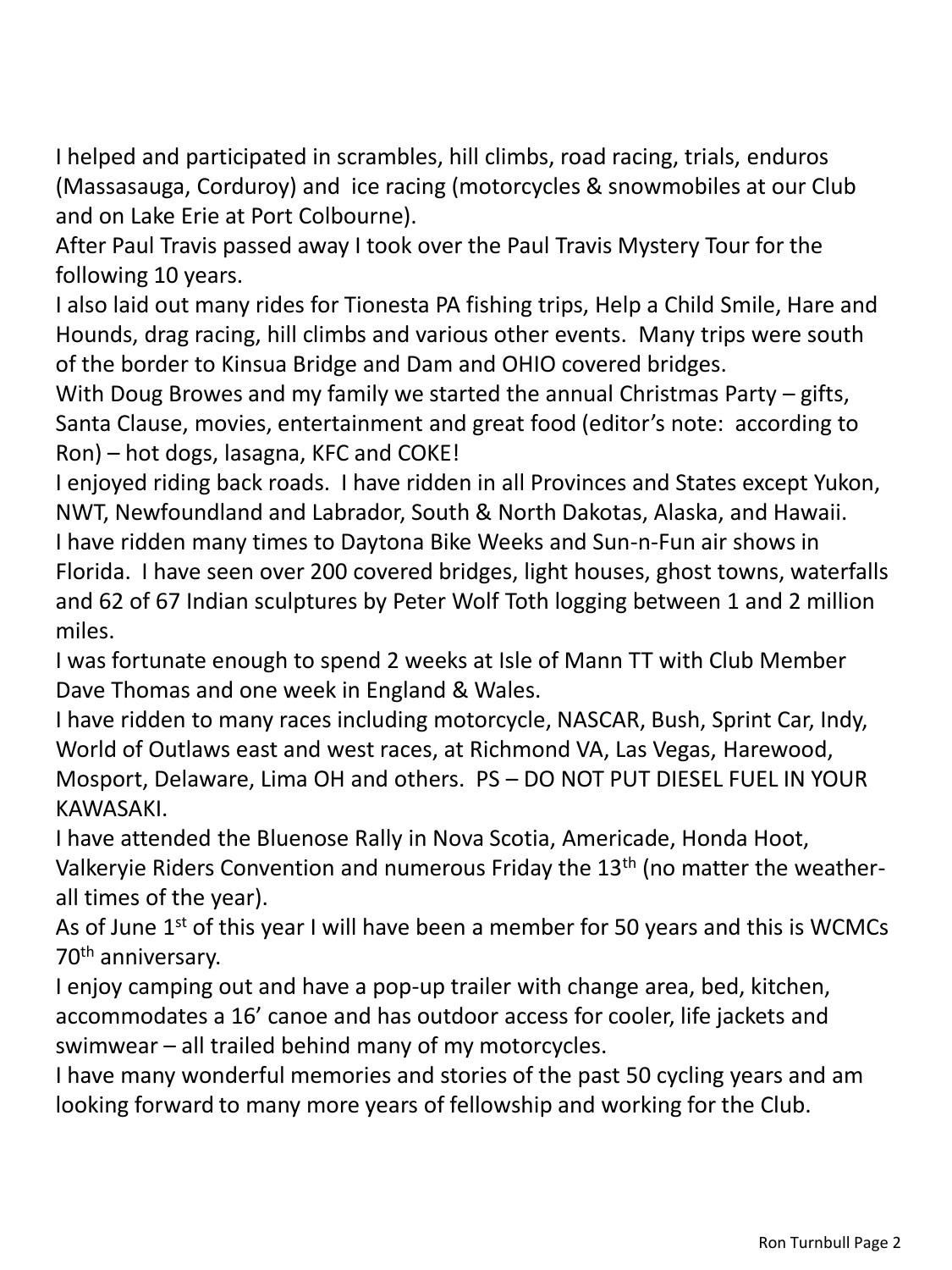

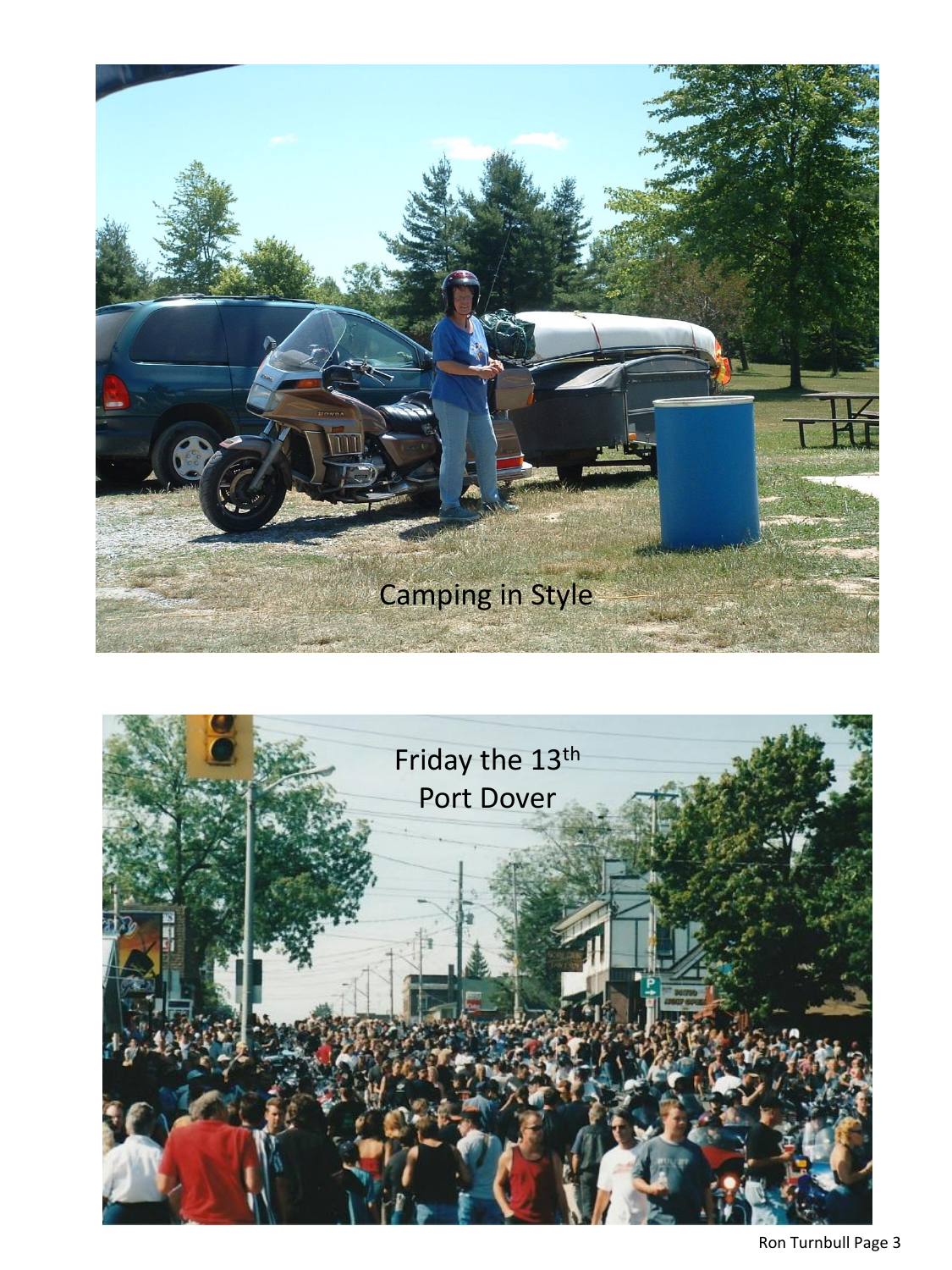## Bound and Determined

**Bound by the confines of New York State & Determined to Prove Murphy's Law over and over again, on a V65 Magna**

Minutes of tedious planning went into our trip this year – maybe thirty or forty of them- all which led to an early start on Sunday morning. The plan was simple so we thought. Ride to Florida to bum around for a couple of weeks and then ride back – right.

We packed our crap onto the bike and rode out of the driveway (beautiful day for a ride if you were a penguin wearing a parka!). We made it across the border without a problem; that should have been a sign to turn back and go home right there but no, we continued. Before long I was on about my fifth or sixth tank of gas, my dad on his second. On our way we cruised through some little hick town called Batavia. In this rotten little hole we managed to attract the attention of an officer sitting in an unmarked car. We tried to explain to him that if we were actually speeding, it would have taken much more than 3 miles to pull us over – if in fact he had caught us at all.

After closer inspection of our licences he decided that I wouldn't be going to Florida, but instead would be visiting their fine institution fondly known as "THE CAN". Apparently the town of Boston doesn't take personal cheques to pay for speeding tickets, and they can suspend your licence without notification – just thought I'd let you know.

After making bail we dropped the V65 off at the local bike shop for two badly needed tires and a headlight, as we decided to continue the next morning after court.

Monday morning we headed off early enough to hit Boston town hall at 9:00 a.m. to take care of a five year old ticket and then make it to court in Batavia by 10:00 (isn't it odd how fast you have to ride to get from paying one speeding ticket to paying the next one on time). In Boston we were informed that we were lucky; the judge would be around just after dinner so we could wait and see him about the ticket. After some diplomacy on my father's part, a call to the judge and a good portion of our tripping money, we cleared things up and headed off to the court house in Batavia.

I went to court and Pa went over to check the progress – or lack there of, as the case was – on the Magna. Strange how the fine came to the same amount of money as they took from us on Sunday for bail (no, this ain't McDonald's, you don't get no F\*\*\*\*\*G change!).